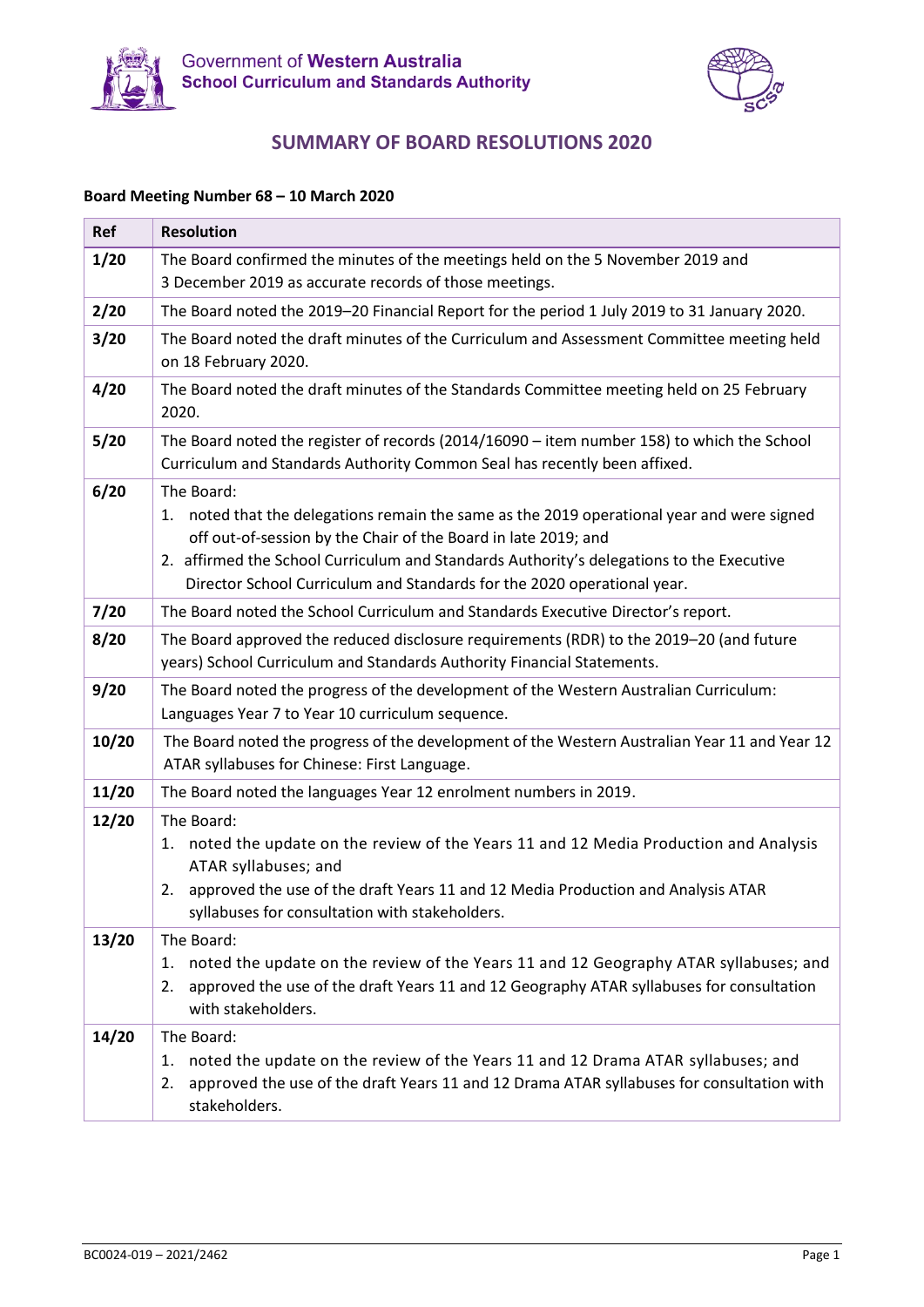| <b>Resolution</b>                                                                                                                                                                                                                                                                                                                                                                                                                                                                                                                                                                                                                                                                                                                                                                                                                                                                                                                                                                                                                                                                                                                                                                                                                                                     |  |
|-----------------------------------------------------------------------------------------------------------------------------------------------------------------------------------------------------------------------------------------------------------------------------------------------------------------------------------------------------------------------------------------------------------------------------------------------------------------------------------------------------------------------------------------------------------------------------------------------------------------------------------------------------------------------------------------------------------------------------------------------------------------------------------------------------------------------------------------------------------------------------------------------------------------------------------------------------------------------------------------------------------------------------------------------------------------------------------------------------------------------------------------------------------------------------------------------------------------------------------------------------------------------|--|
| The Board<br>1. noted the update on the review of the Years 11 and 12 Plant Production Systems and<br>Animals Production Systems ATAR syllabuses; and<br>supported the development of two new ATAR courses - Agricultural Science and<br>2.<br>Agribusiness.                                                                                                                                                                                                                                                                                                                                                                                                                                                                                                                                                                                                                                                                                                                                                                                                                                                                                                                                                                                                          |  |
| The Board:<br>1. noted the update on the review of the Years 11 and 12 Physical Education Studies ATAR<br>syllabuses; and<br>2. approved a trial of a school-based practical assessment validation process to inform the<br>performance examination in Year 12 ATAR Physical Education Studies ATAR syllabus.                                                                                                                                                                                                                                                                                                                                                                                                                                                                                                                                                                                                                                                                                                                                                                                                                                                                                                                                                         |  |
| The Board noted the update on the School Curriculum and Standards Authority's international<br>education expansion program.                                                                                                                                                                                                                                                                                                                                                                                                                                                                                                                                                                                                                                                                                                                                                                                                                                                                                                                                                                                                                                                                                                                                           |  |
| The Board noted the proposal to offer to international schools a pilot of the Western Australian<br>Certificate of Education (WACE) via the VET pathway and approved continued investigation.                                                                                                                                                                                                                                                                                                                                                                                                                                                                                                                                                                                                                                                                                                                                                                                                                                                                                                                                                                                                                                                                         |  |
| The Board noted the information provided on students currently enrolled in university-<br>developed endorsed programs.                                                                                                                                                                                                                                                                                                                                                                                                                                                                                                                                                                                                                                                                                                                                                                                                                                                                                                                                                                                                                                                                                                                                                |  |
| The Board noted the update on the status of the development of the Student Records<br>Management System                                                                                                                                                                                                                                                                                                                                                                                                                                                                                                                                                                                                                                                                                                                                                                                                                                                                                                                                                                                                                                                                                                                                                               |  |
| The Board noted the information provided in relation to the Year 12 Student Achievement Data<br>2019                                                                                                                                                                                                                                                                                                                                                                                                                                                                                                                                                                                                                                                                                                                                                                                                                                                                                                                                                                                                                                                                                                                                                                  |  |
| The Board noted the draft timeline for the implementation of the recommendations arising out<br>of the review of the special examination arrangements.                                                                                                                                                                                                                                                                                                                                                                                                                                                                                                                                                                                                                                                                                                                                                                                                                                                                                                                                                                                                                                                                                                                |  |
| The Board noted the outcomes of the implementation of the 2019 delegated WACE<br>implementation committee meetings.                                                                                                                                                                                                                                                                                                                                                                                                                                                                                                                                                                                                                                                                                                                                                                                                                                                                                                                                                                                                                                                                                                                                                   |  |
| The Board noted<br>the findings of the 2019 VET Certificate IV and above integrity check; and<br>1.<br>the 2019 Certificate IV and above qualification enrolment and achievement data<br>2.                                                                                                                                                                                                                                                                                                                                                                                                                                                                                                                                                                                                                                                                                                                                                                                                                                                                                                                                                                                                                                                                           |  |
| The Board endorsed the following recommendations to support access to the Online Literacy<br>and Numeracy Assessment (OLNA) for Aboriginal and Torres Strait Islander and English as an<br>Additional Language/Dialect (EAL/D) students.<br>The Authority to continue to engage expert EAL/D specialists to review all items and test<br>1.<br>types to ensure their appropriateness<br>Allow EAL/D students to use a paper English dictionary during the OLNA to reflect the<br>2.<br>assessment conditions prescribed for the General and Foundation EAL/D Externally Set<br>Tasks (ESTs) and ATAR EAL/D examinations<br>Grant pause time to EAL/D students, as, in an online assessment like OLNA, this may be<br>3.<br>more effective than an overall extra time allowance<br>New practice OLNA tests with marking keys should be developed by the Authority and made<br>4.<br>available to schools to provide students with more scaffolding and support in their<br>preparation<br>The Authority to facilitate meetings with principals, EAL/D teachers and school literacy and<br>5.<br>numeracy support staff to collaborate, share and exchange strategies and resources with<br>the aim of improving literacy and numeracy outcomes for all EAL/D students. |  |
|                                                                                                                                                                                                                                                                                                                                                                                                                                                                                                                                                                                                                                                                                                                                                                                                                                                                                                                                                                                                                                                                                                                                                                                                                                                                       |  |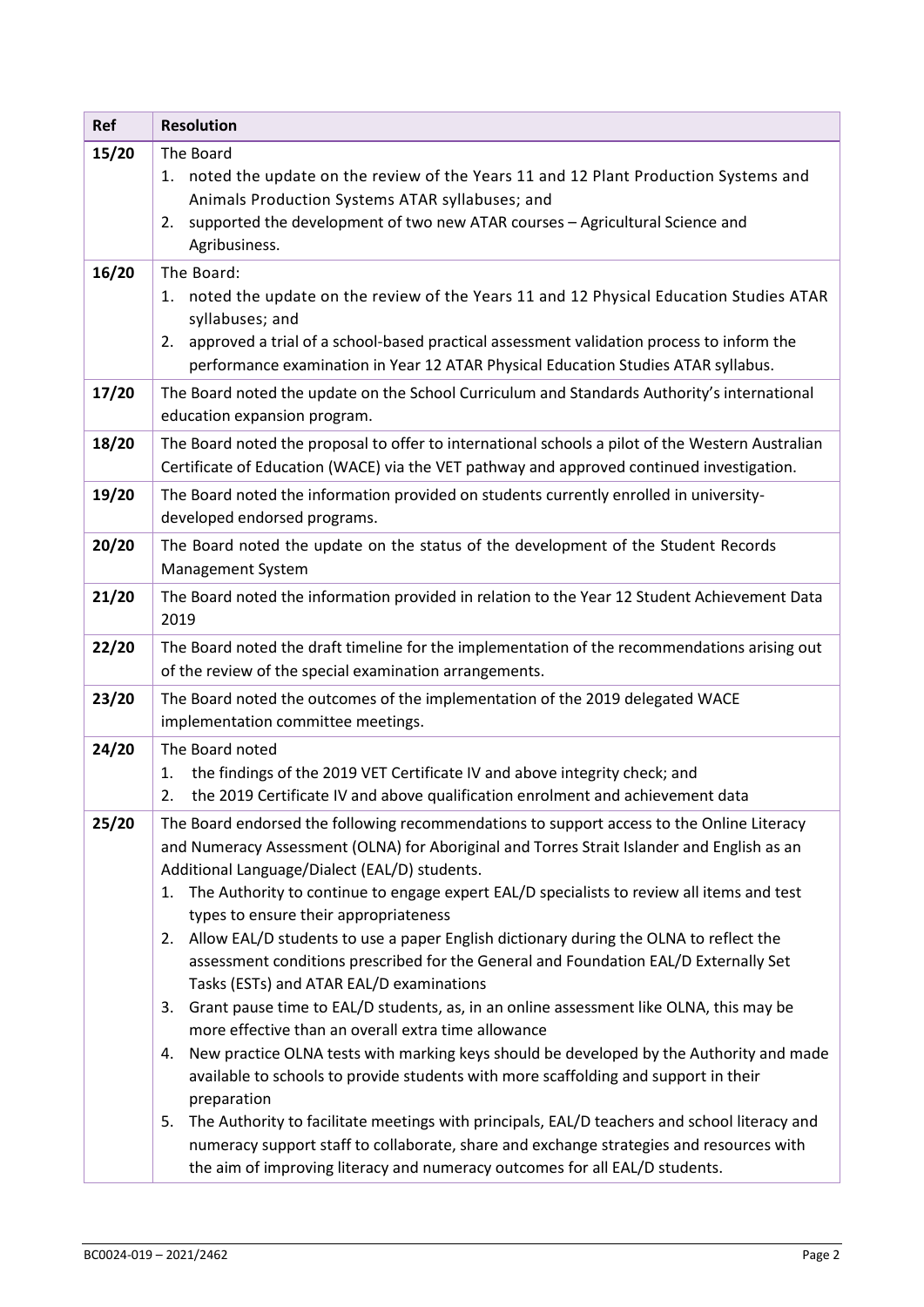| <b>Ref</b> | <b>Resolution</b>                                                                                                                                                        |
|------------|--------------------------------------------------------------------------------------------------------------------------------------------------------------------------|
| 26/20      | The Board noted the update on the national reform initiative – Learning Progressions and Online<br>Formative Assessment.                                                 |
| 27/20      | The Board noted the national declaration on educational goals for all young Australians, the<br>Alice Springs (Mparntwe) Education Declaration.                          |
| 28/20      | Not used                                                                                                                                                                 |
| 29/20      | The Board noted the outcomes of the December 2019 Education Council.                                                                                                     |
| 30/20      | The Board noted the Premier's Circular 2019/07 regarding State Government boards and<br>committees and accompanying letter from the Minister for Education and Training. |

### **Extraordinary Meeting Number 69 – 24 March 2020**

| Ref   | Resolution                                                                                   |  |
|-------|----------------------------------------------------------------------------------------------|--|
| 31/20 | The Board noted the School Curriculum and Standards Executive Director update on the current |  |
|       | situation relating to the impact of COVID-19.                                                |  |

### **Board Meeting Number 70 – 28 April 2020**

| <b>Ref</b> | <b>Resolution</b>                                                                                                                                                                                                                                                                                                                                                                                                                                                                                                                                                                                                                                   |
|------------|-----------------------------------------------------------------------------------------------------------------------------------------------------------------------------------------------------------------------------------------------------------------------------------------------------------------------------------------------------------------------------------------------------------------------------------------------------------------------------------------------------------------------------------------------------------------------------------------------------------------------------------------------------|
| 32/20      | The Board confirmed the minutes of the meetings held on the 10 March 2020 and 24 March 2020<br>as accurate records of those meetings.                                                                                                                                                                                                                                                                                                                                                                                                                                                                                                               |
| 33/20      | The Board noted the 2019-20 Financial Report for the period 1 July 2019 to 29 February 2020.                                                                                                                                                                                                                                                                                                                                                                                                                                                                                                                                                        |
| 34/20      | The Board noted the draft minutes of the Audit and Risk Management Committee meeting held<br>on 25 February 2020.                                                                                                                                                                                                                                                                                                                                                                                                                                                                                                                                   |
| 35/20      | The Board noted the<br>progress of the migration of the risk database onto Risk Cloud;<br>1.<br>addition of new risk items relevant to the International Education Program expansion<br>2.<br>priority; and<br>ongoing review and expansion of the risk database including the addition of other risk items<br>3.<br>across the Division.                                                                                                                                                                                                                                                                                                           |
| 36/20      | The Board noted the draft record of the Secondary Principals' Advisory Committee meeting held<br>on 19 March 2020                                                                                                                                                                                                                                                                                                                                                                                                                                                                                                                                   |
| 37/20      | The Board noted the School Curriculum and Standards Executive Director's report.                                                                                                                                                                                                                                                                                                                                                                                                                                                                                                                                                                    |
| 38/20      | The Board<br>approved the proposal to seek Ministerial approval to inform the ERC of an amendment to<br>1.<br>freeze the CPI increase to the Authority's 2020-21 fees and charges for student assessment<br>and certification<br>approved the inclusion of the amendment for the Authority's 2020-21 fees and charges for<br>2.<br>student assessment and certification in the Department of Education's (Department's)<br>request through the Minister for Education and Training<br>noted work is due to commence to ascertain the financial implication COVID-19 is expected<br>3.<br>to have on the Authority's collection of fees and charges. |
| 39/20      | The Board approved the Audit and Risk Management Committee Charter approved by the Audit<br>and Risk Management Committee on 25 February 2020                                                                                                                                                                                                                                                                                                                                                                                                                                                                                                       |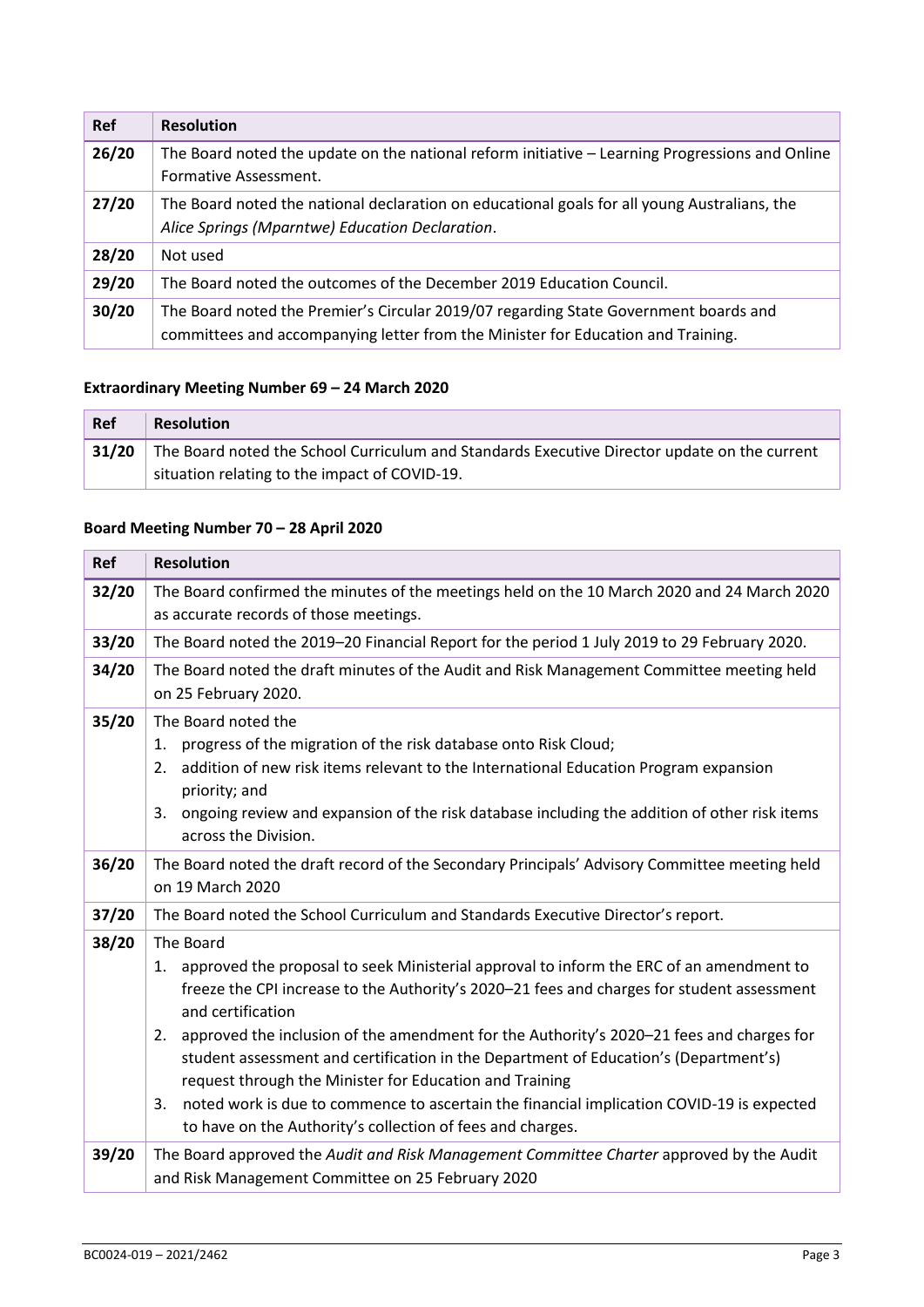| Ref   | <b>Resolution</b>                                                                                                                                                                                                        |                                                      |                              |
|-------|--------------------------------------------------------------------------------------------------------------------------------------------------------------------------------------------------------------------------|------------------------------------------------------|------------------------------|
| 40/20 | The Board approved the School Curriculum and Standards Authority Pandemic Management                                                                                                                                     |                                                      |                              |
|       | Plan.                                                                                                                                                                                                                    |                                                      |                              |
| 41/20 | The Board noted the update provided by the directors on the actions taken as a result of the<br>COVID-19 pandemic.                                                                                                       |                                                      |                              |
| 42/20 | The Board recognises that:                                                                                                                                                                                               |                                                      |                              |
|       | 1. the curriculum and reporting used by The Japanese School is informed primarily by the                                                                                                                                 |                                                      |                              |
|       | Japanese Curriculum as authorised by the Japanese Government Ministry of Education,                                                                                                                                      |                                                      |                              |
|       | Culture, Sports, Science and Technology;                                                                                                                                                                                 |                                                      |                              |
|       | full alignment with the Western Australian Curriculum is not an appropriate expectation<br>2.<br>given the purpose that the school fulfils, which is the provision of the Japanese curriculum for                        |                                                      |                              |
|       | Japanese citizens; and                                                                                                                                                                                                   |                                                      |                              |
|       | 3. the curriculum offered by the school covers the learning areas expected within a                                                                                                                                      |                                                      |                              |
|       | comprehensive school curriculum and is appropriate to the needs of its student cohort.                                                                                                                                   |                                                      |                              |
| 43/20 | The Board noted the summary of the Small Group Moderation Seminars and the Meeting WACE<br>Requirements Seminars for 2020                                                                                                |                                                      |                              |
| 44/20 | The Board approved the Western Australian Curriculum: Languages Year 7 to Year 10 curriculum<br>sequence for publication on the School Curriculum and Standards Authority website at the<br>commencement of Term 3 2020. |                                                      |                              |
| 45/20 | The Board<br>1. noted the 2020 Syllabus Delivery Audit findings; and<br>requested that the 2021 SDA focus on General Courses (including a repeat audit of<br>2.<br>Mathematics Essential) and include some ATAR courses. |                                                      |                              |
| 46/20 | The Board noted the update on the Authority's international education expansion program.                                                                                                                                 |                                                      |                              |
| 47/20 | The Board noted the update on the VET Awards for 2020.                                                                                                                                                                   |                                                      |                              |
| 48/20 | The Board approved the following Endorsed Programs as recommended by the Endorsed<br>Programs Panel:                                                                                                                     |                                                      |                              |
|       | Program provider                                                                                                                                                                                                         | Program title                                        | <b>Endorsement</b><br>period |
|       | Shenton College                                                                                                                                                                                                          | Individual Research Project                          | 2020-2023                    |
|       | Strathalbyn Christian College                                                                                                                                                                                            | <b>Biblical Life and Worldview</b>                   | 2020-2023                    |
|       | <b>Global Drone Solutions</b>                                                                                                                                                                                            | Remote Pilots Licence                                | 2020-2025                    |
|       | Re-Engineering Australia Foundation Ltd                                                                                                                                                                                  | Subs in schools                                      | 2020-2025                    |
|       | Re-Engineering Australia Foundation Ltd                                                                                                                                                                                  | 4 x 4 in Schools                                     | 2020 - 2025                  |
|       | Great Southern Training Hub (Albany<br><b>Baptist Church)</b>                                                                                                                                                            | The Core Project                                     | 2020-2025                    |
|       | <b>Community Sailing</b>                                                                                                                                                                                                 | Sail to Success Youth Program                        | 2020-2025                    |
|       | Australian Music Examinations Board                                                                                                                                                                                      | AMEB Awards Program Gold                             | 2020-2025                    |
|       | Australian Music Examinations Board                                                                                                                                                                                      | AMEB Awards Program Silver                           | 2020-2025                    |
|       | <b>Australian Music Examinations Board</b>                                                                                                                                                                               | AMEB Awards Program Bronze                           | 2020-2025                    |
|       | Phoenix Academy                                                                                                                                                                                                          | Phoenix Communication for Global<br>Citizens Program | 2020-2024                    |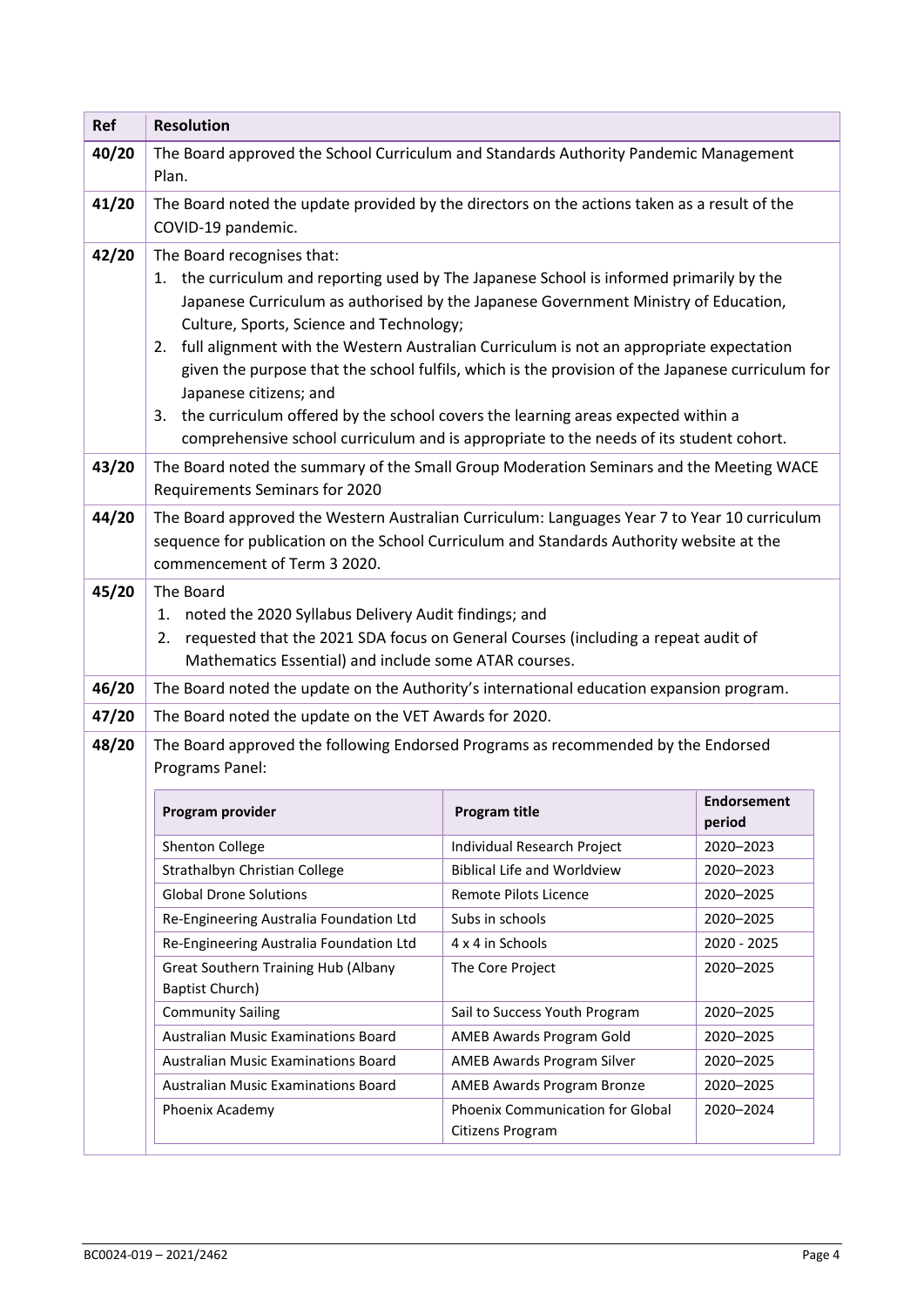| Ref   | <b>Resolution</b>                                                                          |  |
|-------|--------------------------------------------------------------------------------------------|--|
| 49/20 | The Board noted the update on the status of the development of the Student Records         |  |
|       | Management System.                                                                         |  |
| 50/20 | The Board approved the appointment of Ms Denise O'Meara as the Chair of the Curriculum and |  |
|       | Assessment Committee.                                                                      |  |

### **Board Meeting Number 71 – 2 June 2020**

| <b>Ref</b> | <b>Resolution</b>                                                                                                                                                                                |
|------------|--------------------------------------------------------------------------------------------------------------------------------------------------------------------------------------------------|
| 51/20      | The Board confirmed the minutes of the meeting held on the 28 April 2020 as an accurate record<br>of that meeting.                                                                               |
| 52/20      | The Board noted the 2019-20 Financial Report for the period 1 July 2019 to 31 March 2020.                                                                                                        |
| 53/20      | The Board noted the draft record of the Secondary Principals' Advisory Committee meeting held<br>on 5 May 2020.                                                                                  |
| 54/20      | The Board noted the draft record of the Primary Principals' Advisory Committee meeting held on<br>5 May 2020.                                                                                    |
| 55/20      | The Board noted the draft minutes of the Curriculum and Assessment Committee meeting held<br>on 19 May 2020.                                                                                     |
| 56/20      | The Board noted the draft minutes of the Standards Committee meeting held on 26 May 2020.                                                                                                        |
| 57/20      | The Board noted the draft minutes of the Audit and Risk Management Committee meeting held<br>on 26 May 2020.                                                                                     |
| 58/20      | The Board noted the register of record (2014/16090 - item number 159 and 160) to which the<br>School Curriculum and Standards Authority Common Seal has recently been affixed.                   |
| 59/20      | The Board noted the School Curriculum and Standards Executive Director's report.                                                                                                                 |
| 60/20      | The Board noted the update on the Authority's international education expansion program.                                                                                                         |
| 61/20      | That the Board noted the update on Abilities Based Learning Education, Western Australia                                                                                                         |
| 62/20      | The Board approved the modifications to the application for permission to enrol in a WACE<br>language course in 2021.                                                                            |
| 63/20      | The Board noted the amendment to the Pre-primary to Year 10 Teaching, Assessing and<br>Reporting Policy Amendment for 2020 promulgated by the State Government in the context of<br>COVID-19.    |
| 64/20      | The Board noted the update on the Brightpath project.                                                                                                                                            |
| 65/20      | The Board noted the update on the status of the development of the Student Records<br>Management System.                                                                                         |
| 66/20      | The Board noted the issues posed by COVID-19 in relation to the determination of the 2020 VET<br>Awards.                                                                                         |
| 67/20      | The Board approved the Guidelines and checklist for the acceleration of students in Pre-primary<br>- Year 10 subject to adding the Authority's policy statement prior to listing the guidelines. |
| 68/20      | The Board noted the options outlined relating to practical assessment in the Year 12 ATAR EAL/D<br>Course and provided feedback on the proposed options.                                         |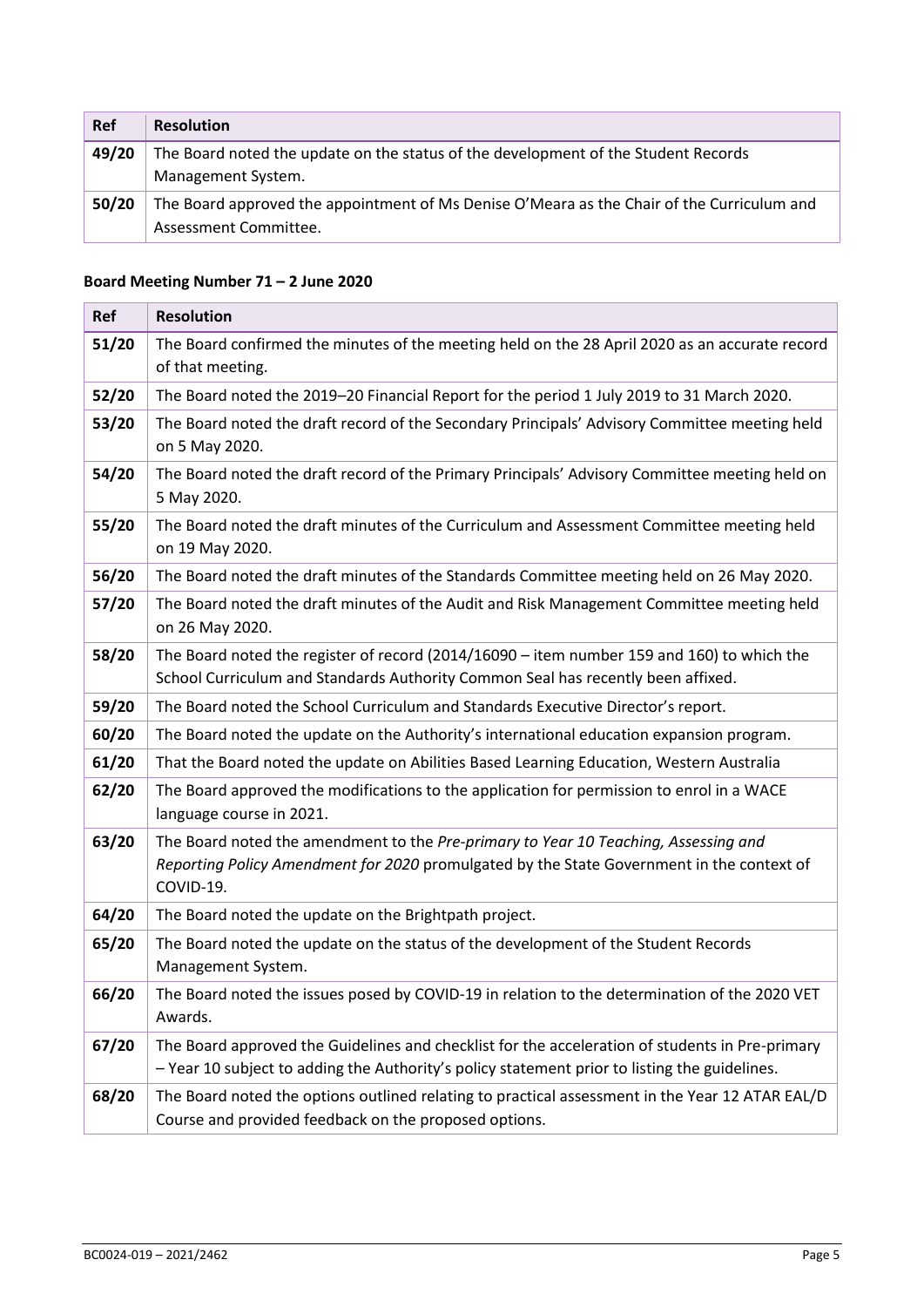# **Board Meeting Number 72 – 28 July 2020**

| Ref   | <b>Resolution</b>                                                                                                                                                                                                                                                                                                                                                                          |
|-------|--------------------------------------------------------------------------------------------------------------------------------------------------------------------------------------------------------------------------------------------------------------------------------------------------------------------------------------------------------------------------------------------|
| 69/20 | The Board confirmed the minutes of the meeting held on the 2 June 2020 as an accurate record<br>of that meeting.                                                                                                                                                                                                                                                                           |
| 70/20 | The Board noted<br>the 2019-20 Financial Report for the period 1 July 2019 to 30 June 2020<br>1.<br>that due to the timing of this report, the figures for 2019-20 may not be final and there may<br>2.<br>be additional invoicing (relating to 2019-20) that will be accrued and included in the final<br>result for the Authority.                                                       |
| 71/20 | The Board noted the draft minutes of the International Education Advisory Committee meeting<br>held on 15 May 2020.                                                                                                                                                                                                                                                                        |
| 72/20 | The Board noted the draft record of the Secondary Principals' Advisory Committee meeting<br>(teleconference) held on 20 May 2020.                                                                                                                                                                                                                                                          |
| 73/20 | The Board noted the draft minutes of the Curriculum and Assessment Committee meeting held<br>on 30 June 2020.                                                                                                                                                                                                                                                                              |
| 74/20 | The Board noted the draft minutes of the Standards Committee meeting held on 21 July 2020.                                                                                                                                                                                                                                                                                                 |
| 75/20 | The Board noted the register of record (2014/16090 - item numbers 161-166) to which the<br>School Curriculum and Standards Authority Common Seal has recently been affixed.                                                                                                                                                                                                                |
| 76/20 | The Board noted the School Curriculum and Standards Executive Director's report.                                                                                                                                                                                                                                                                                                           |
| 77/20 | The Board:<br>approved the 2020-21 Annual Estimates and KEI Budget Targets for forwarding to the<br>1.<br>Minister for approval<br>approved the correspondence to the Minister from the Chair, Emeritus Professor Patrick<br>2.<br>Garnett<br>approved 2020-21 Annual Estimates to be published on the Authority's website and included<br>3.<br>in the Authority's 2019-20 Annual Report. |
| 78/20 | The Board noted the information provided and approved the Building Security Policy and<br>Procedures.                                                                                                                                                                                                                                                                                      |
| 79/20 | The Board approved the recommendation to undertake an internal audit of the examination<br>sorting space and processes during 2020-21.                                                                                                                                                                                                                                                     |
| 80/20 | The Board noted the update on International Education.                                                                                                                                                                                                                                                                                                                                     |
| 81/20 | The Board endorsed further investigation of the proposal for Students Link Program to deliver<br>the AUSMAT online in South Korea.                                                                                                                                                                                                                                                         |
| 82/20 | The Board endorsed further investigation of the proposal for Beijing Aidi School to deliver<br>Western Australian curriculum in China.                                                                                                                                                                                                                                                     |
| 83/20 | The Board approved the International Institute of Health Sciences, Sri Lanka to deliver the WACE<br>with an ATAR achievement pathway subject to the school providing confirmation of registration<br>with the relevant Sri Lankan Government Ministry.                                                                                                                                     |
| 84/20 | The Board approved a pilot for Jiaozhou Vocational Education Centre School, Qingdao, Shandong,<br>China to deliver the WACE with a VETDSS achievement pathway in 2021, subject to the school<br>receiving relevant approvals from North Metropolitan Technical and Further Education and the<br>Phoenix Academy.                                                                           |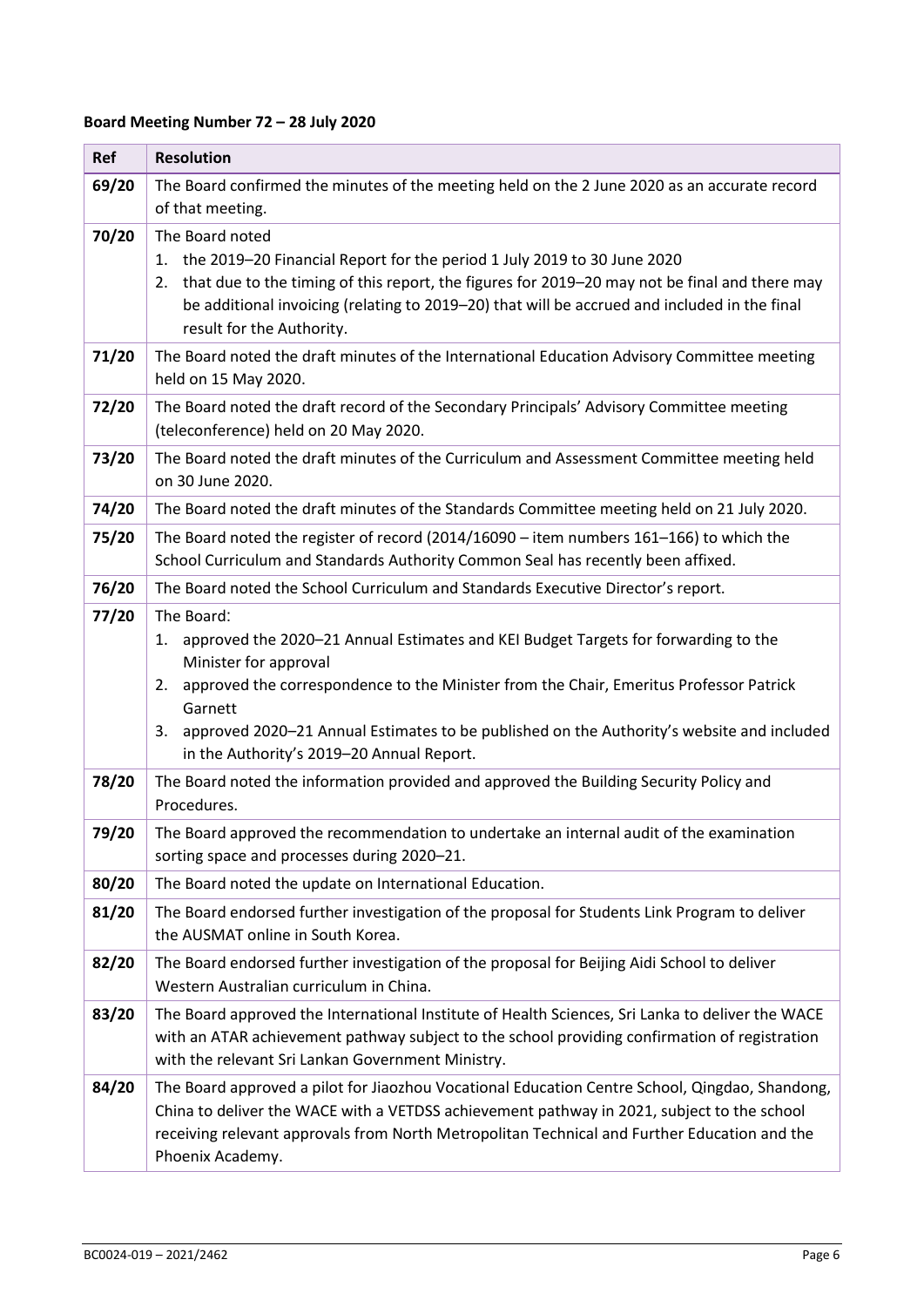| <b>Ref</b> | <b>Resolution</b>                                                                                                                                                                    |
|------------|--------------------------------------------------------------------------------------------------------------------------------------------------------------------------------------|
| 85/20      | The Board noted the strategies, resources and online support developed for EAL/D across<br>Kindergarten to Year 12.                                                                  |
| 86/20      | The Board noted the progress of the development of the Chinese: First Language syllabuses for<br>Year 11 and Year 12                                                                 |
| 87/20      | The Board noted the alternative approach to grading reviews for 2020.                                                                                                                |
| 88/20      | The Board noted the update in regard to the Australian Curriculum, Assessment and Reporting<br>Authority's (ACARA) review of the Foundation to Year 10 (F-10) Australian Curriculum. |
| 89/20      | The Board approved progressing the review of the Year 12 EAL/D ATAR course.                                                                                                          |
| 90/20      | The Board noted the update on the status of the development of the Student Records<br><b>Management System</b>                                                                       |
| 91/20      | The Board noted the information regarding University-developed Endorsed Programs.                                                                                                    |
| 92/20      | The Board endorsed the paper Issues with learning progressions $-$ a personal view regarding<br>issues associated with the use of learning progressions.                             |
| 93/20      | The Board noted the update on university unconditional early offers.                                                                                                                 |
| 94/20      | The Board noted the update on Year 12 ATAR Course enrolments.                                                                                                                        |
| 95/20      | The Board noted the update on the NSW Government response to the NSW Curriculum Review<br>final report.                                                                              |
| 96/20      | The Board approved, subject to Ministerial acceptance, the proposed appointments to the<br>School Curriculum and Standards Authority Curriculum and Assessment Committee.            |
| 97/20      | The Board approved, subject to Ministerial acceptance, the proposed appointments to the<br>School Curriculum and Standards Authority Standards Committee.                            |

# **Board Meeting Number 73 - 15 September 2020**

| <b>Ref</b> | <b>Resolution</b>                                                                                                                                                                                                          |
|------------|----------------------------------------------------------------------------------------------------------------------------------------------------------------------------------------------------------------------------|
| 98/20      | The Board confirmed the minutes of the meeting held on the 29 July 2020 as an accurate<br>record of that meeting.                                                                                                          |
| 99/20      | The Board noted<br>the 2019-20 draft Financial Statements (which have not been audited); and<br>the usual financial reporting for 2020-21 will commence in October 2020 (based on actual<br>results to 30 September 2020). |
| 100/20     | The Board noted the draft record of the Secondary Principals' Advisory Committee meeting<br>held on 13 August 2020.                                                                                                        |
| 101/20     | The Board noted the draft of record of the Primary Principals' Advisory Committee meeting<br>held on 27 August 2020.                                                                                                       |
| 102/20     | The Board noted the draft minutes of the Standards Committee meeting held on 1 September<br>2020.                                                                                                                          |
| 103/20     | The Board noted the register of record $(2014/16090 - item$ numbers 167 to 169) to which the<br>School Curriculum and Standards Authority Common Seal has recently been affixed.                                           |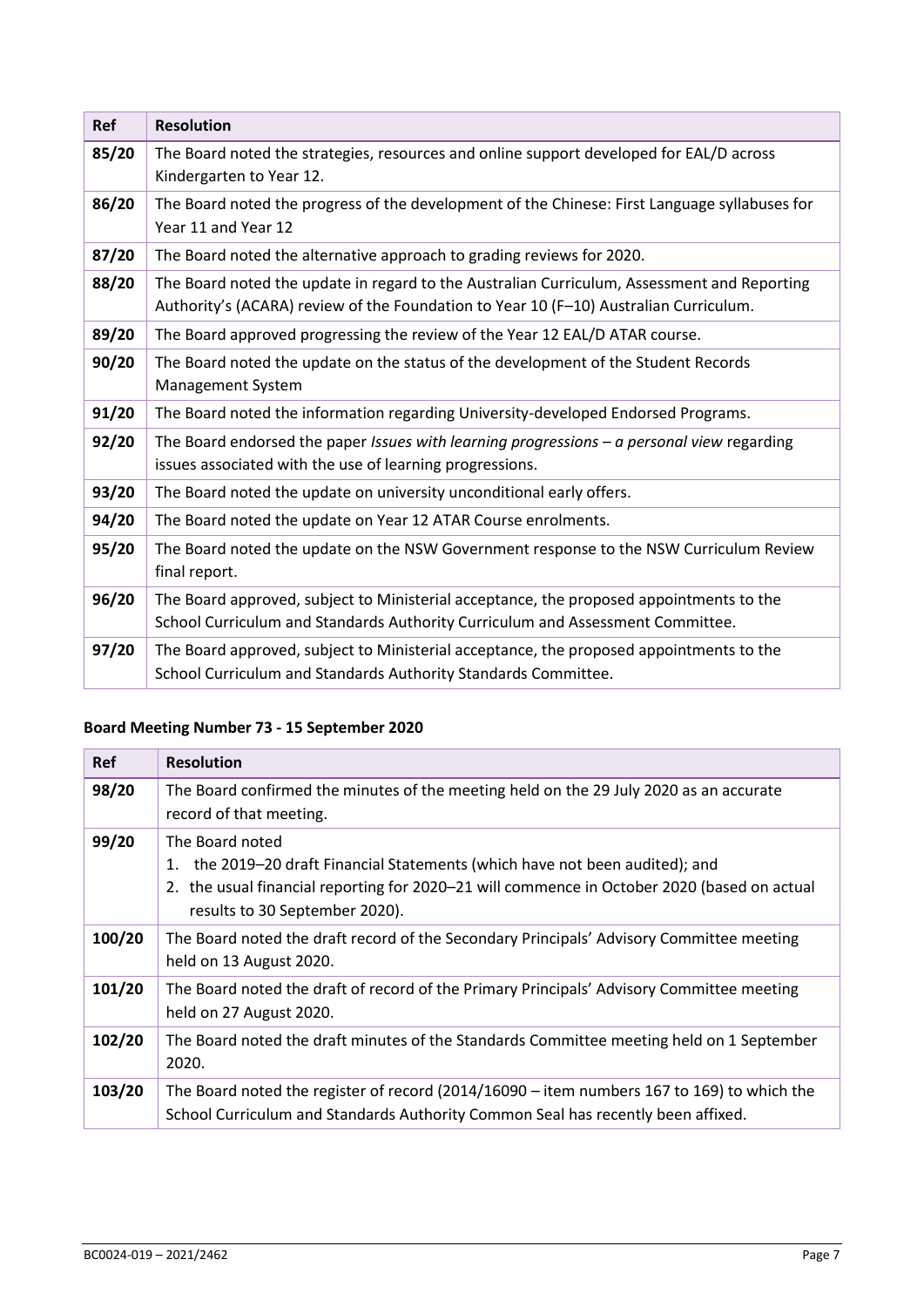| <b>Ref</b> | <b>Resolution</b>                                                                                                                                                                 |
|------------|-----------------------------------------------------------------------------------------------------------------------------------------------------------------------------------|
| 104/20     | The Board noted                                                                                                                                                                   |
|            | 1. the progress of the migration of the risk database onto Risk Cloud;                                                                                                            |
|            | the addition of new risk items relevant to the International Education Program expansion<br>2.                                                                                    |
|            | priority; and                                                                                                                                                                     |
|            | 3. the ongoing review and expansion of the risk database including the addition of other risk<br>items across the Division.                                                       |
| 105/20     | The Board                                                                                                                                                                         |
|            | 1. noted the School Curriculum and Standards Executive Director's report                                                                                                          |
|            | 2. approved the continuation, in 2021, of the adjustments made to the WACE in 2020 due to                                                                                         |
|            | the COVID-19 pandemic.                                                                                                                                                            |
| 106/20     | The Board:                                                                                                                                                                        |
|            | 1. approved the changes to the Authority's Public Interest Disclosure (PID) Procedures<br>document; and                                                                           |
|            | appointed Ms Janine Nairn, Principal Consultant Executive Services, to undertake the PID<br>2.                                                                                    |
|            | Officer role for the Authority.                                                                                                                                                   |
| 107/20     | The Board noted the update on International Education                                                                                                                             |
| 108/20     | The Board approved the XueJin (ShenYang) Education and Technology Co Ltd, China, to deliver                                                                                       |
|            | the AUSMAT in 2021 and the WACE in 2022.                                                                                                                                          |
| 109/20     | The Board approved an exclusivity arrangement for International Institute of Health Sciences,                                                                                     |
|            | Sri Lanka to deliver the Western Australian Certificate of Education in the Western Province of                                                                                   |
|            | Sri Lanka commencing from 15 September 2020 for a period up to 31 December 2023.                                                                                                  |
|            | Exclusivity is subject to the school satisfying key performance indicators (KPIs) during this                                                                                     |
|            | period.                                                                                                                                                                           |
| 110/20     | The Board noted the draft Curriculum Support Project Kindergarten to Year 10 Design Blueprint<br>and project progress to date.                                                    |
| 111/20     | The Board approved the engagement of a sociolinguist to conduct research into the use of                                                                                          |
|            | EAL/D in interstate and international jurisdictions which may shape possible amendments to                                                                                        |
|            | the Authority's EAL/D eligibility policy.                                                                                                                                         |
| 112/20     | The Board noted the details of the Year 12 ATAR Physical Education Studies school-based                                                                                           |
|            | practical assessment validation trial and approved the trial for 2021.                                                                                                            |
| 113/20     | The Board noted the information in regard to Western Australian representation on the ACARA                                                                                       |
|            | Curriculum and Teacher Reference Groups as part of the review of the Foundation to Year 10                                                                                        |
|            | (F-10) Australian Curriculum.                                                                                                                                                     |
| 114/20     | The Board noted and endorsed the development of a Year 11 and Year 12 Foundation course<br>and revision of the current General course for Aboriginal and Intercultural Studies as |
|            | components of the syllabus review process.                                                                                                                                        |
| 115/20     | The Board noted the release of the NAPLAN Review Final Report (NSW, QLD, VIC, ACT) and the                                                                                        |
|            | preliminary analysis of the recommendations.                                                                                                                                      |
| 116/20     | The Board noted the update on the Year 12 ATAR course examinations 2020 - COVID-19                                                                                                |
|            | contingency plans and congratulated the Executive on the comprehensive nature of the plans.                                                                                       |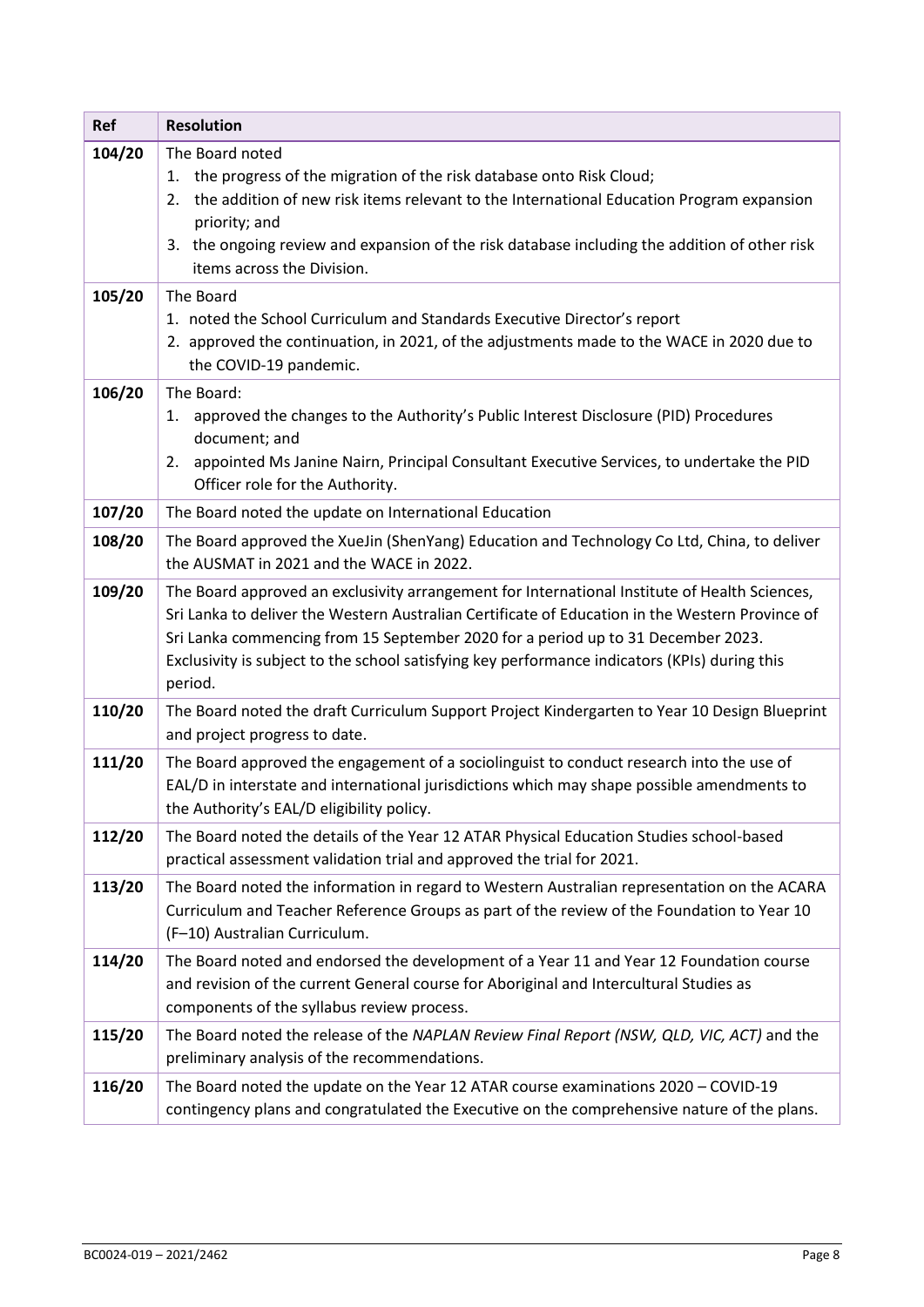| <b>Ref</b> | <b>Resolution</b>                                                                                                                                                                                                |
|------------|------------------------------------------------------------------------------------------------------------------------------------------------------------------------------------------------------------------|
| 117/20     | The Board approved printing of the achievement of adjusted ASDAN endorsed programs<br>undertaken by education support students on their Western Australian Statements of Student<br>Achievement (WASSA) in 2020. |
| 118/20     | The Board noted and endorsed the proposed procedure for estimating moderated school<br>marks for students from schools where students are unable to complete the 2020 ATAR course<br>examinations.               |
| 119/20     | The Board noted the STEM Report 2019.                                                                                                                                                                            |
| 120/20     | The Board noted the update on the status of the development of the Student Records<br>Management System.                                                                                                         |
| 121/20     | The Board approved the appointment of Ms Pauline Coghlan as the Chair of the Standards<br>Committee.                                                                                                             |
| 122/20     | The Board approved the appointment of Ms Pauline White as the Chair of the Audit and Risk<br>Management Committee.                                                                                               |
| 123/20     | The Board endorsed in-principle the School Curriculum and Standards Authority 2019–20<br>Annual Report.                                                                                                          |

# **Board Meeting Number 74– 27 October 2020**

| <b>Ref</b> | <b>Resolution</b>                                                                                                                                                                                   |
|------------|-----------------------------------------------------------------------------------------------------------------------------------------------------------------------------------------------------|
| 124/20     | The Board confirmed the minutes of the meeting held on the 15 September 2020 as an accurate<br>record of that meeting.                                                                              |
| 125/20     | The Board noted the 2020-21 Financial Report for the period 1 June 2020 to 30 September<br>2020.                                                                                                    |
| 126/20     | The Board noted the draft record of the Audit and Risk Management Committee meeting held<br>on 29 September 2020.                                                                                   |
| 127/20     | The Board noted the draft of minutes of the Curriculum and Assessment Committee meeting<br>held on 13 October 2020.                                                                                 |
| 128/20     | The Board noted the draft minutes of the Standards Committee meeting held on 20 October<br>2020.                                                                                                    |
| 129/20     | The Board noted the register of record (2014/16090 - item numbers 170 and 171) to which the<br>School Curriculum and Standards Authority Common Seal has recently been affixed.                     |
| 130/20     | The Board noted the School Curriculum and Standards Executive Director's report                                                                                                                     |
| 131/20     | The Board endorsed the proposed Year 11 and Year 12 Moderation Activities for 2021.                                                                                                                 |
| 132/20     | The Board noted the update on International Education and approved that the agreements for<br>pre-2019 licensed schools be extended by one calendar year where schedules are due to end in<br>2020. |
| 133/20     | The Board ratified the decision to approve MITA, Tokyo, Japan, to deliver Year 11 Preparatory<br>Programs from April 2021 and the WACE from January 2022.                                           |
| 134/20     | The Board approved Jinsha Senior High School, Jiangsu, China to deliver the WACE with an ATAR<br>achievement pathway commencing with Year 11 in January 2021.                                       |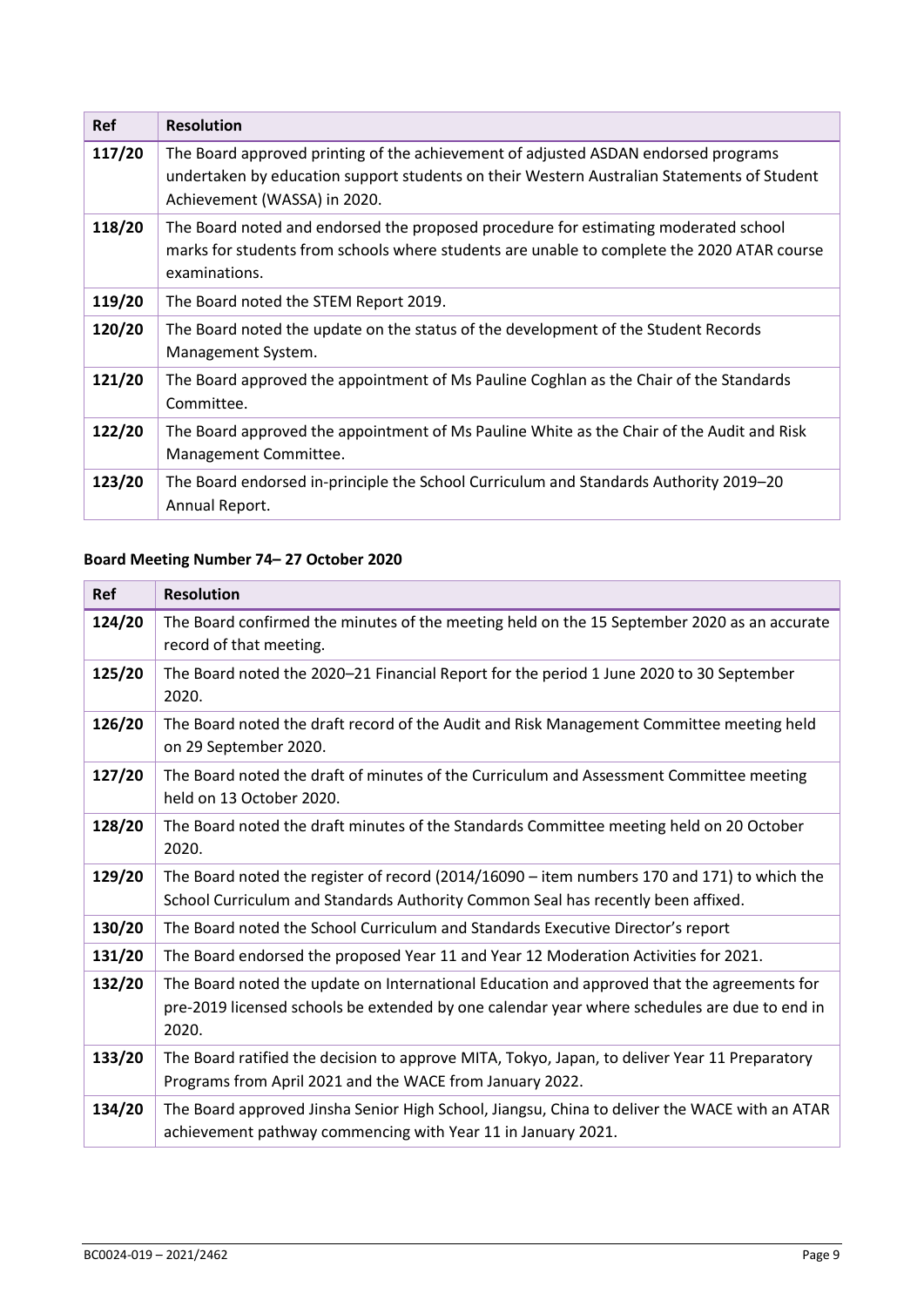| <b>Ref</b> | <b>Resolution</b>                                                                                                                                                                                                                      |
|------------|----------------------------------------------------------------------------------------------------------------------------------------------------------------------------------------------------------------------------------------|
| 135/20     | The Board approved Zhejiang Yiwu Foreign Language School (ZYFLS), China, to deliver the<br>Western Australian Curriculum and Assessment Outline Years 1-10 and the WACE with an ATAR<br>course achievement pathway commencing in 2021. |
| 136/20     | The Board approved Jurong Experimental Senior High School, Jiangsu, China to deliver the<br>WACE with an ATAR achievement pathway commencing in January 2021.                                                                          |
| 137/20     | The Board approved St. Mark's International School, Thailand, to commence pre-delivery<br>processes in August 2021, with implementation of Year 12 AUSMAT in 2022.                                                                     |
| 138/20     | The Board approved the Mathematics Applications and Mathematics Methods acceptable<br>combination proposal and proposed discussion with Tertiary Institutions Service Centre (TISC)<br>on its possible adoption.                       |
| 139/20     | The Board noted the update on the status of the development of the Student Records<br>Management System.                                                                                                                               |
| 140/20     | The Board noted the proposed meeting dates for the Board and key committees for 2021.                                                                                                                                                  |

# **Board Meeting Number 75– 8 December 2020**

| <b>Ref</b> | <b>Resolution</b>                                                                                                                                                                                                                                                                                                                                       |
|------------|---------------------------------------------------------------------------------------------------------------------------------------------------------------------------------------------------------------------------------------------------------------------------------------------------------------------------------------------------------|
| 141/20     | The Board confirmed the minutes of the meeting held on the 27 October 2020 as an accurate<br>record of that meeting.                                                                                                                                                                                                                                    |
| 142/20     | The Board noted the 2020-21 Financial Report for the period 1 June 2020 to 31 October 2020.                                                                                                                                                                                                                                                             |
| 143/20     | The Board noted the draft record of the Audit and Risk Management Committee meeting held<br>on 24 November 2020 and the Risk Database Executive Summary.                                                                                                                                                                                                |
| 144/20     | The Board noted the draft of minutes of the Curriculum and Assessment Committee meeting<br>held on 17 November 2020.                                                                                                                                                                                                                                    |
| 145/20     | The Board noted the register of record $(2014/16090 -$ item numbers 172 to 177) to which the<br>School Curriculum and Standards Authority Common Seal has recently been affixed.                                                                                                                                                                        |
| 146/20     | The Board noted the progress on the update to the School Curriculum and Standards Authority<br>Regulations 2005.                                                                                                                                                                                                                                        |
| 147/20     | The Board noted the School Curriculum and Standards Executive Director's report and thanked<br>and congratulated all staff in the SCSA Division for their untiring efforts in supporting schools<br>and students during 2020.                                                                                                                           |
| 148/20     | The Board approved, subject to the minor adjustments agreed, the School Curriculum and<br>Standards Authority Strategic Plan 2021 - 2023 and Priorities for 2021.                                                                                                                                                                                       |
| 149/20     | The Board<br>1. acknowledged the recent advice received from the Department of Education not to renew<br>their contract with Riskware (in relation to the use of the Risk Cloud platform)<br>2. approved the SCS Division procuring a new software solution to host, manage and report on<br>risk items to the Executive team, ARM Committee and Board. |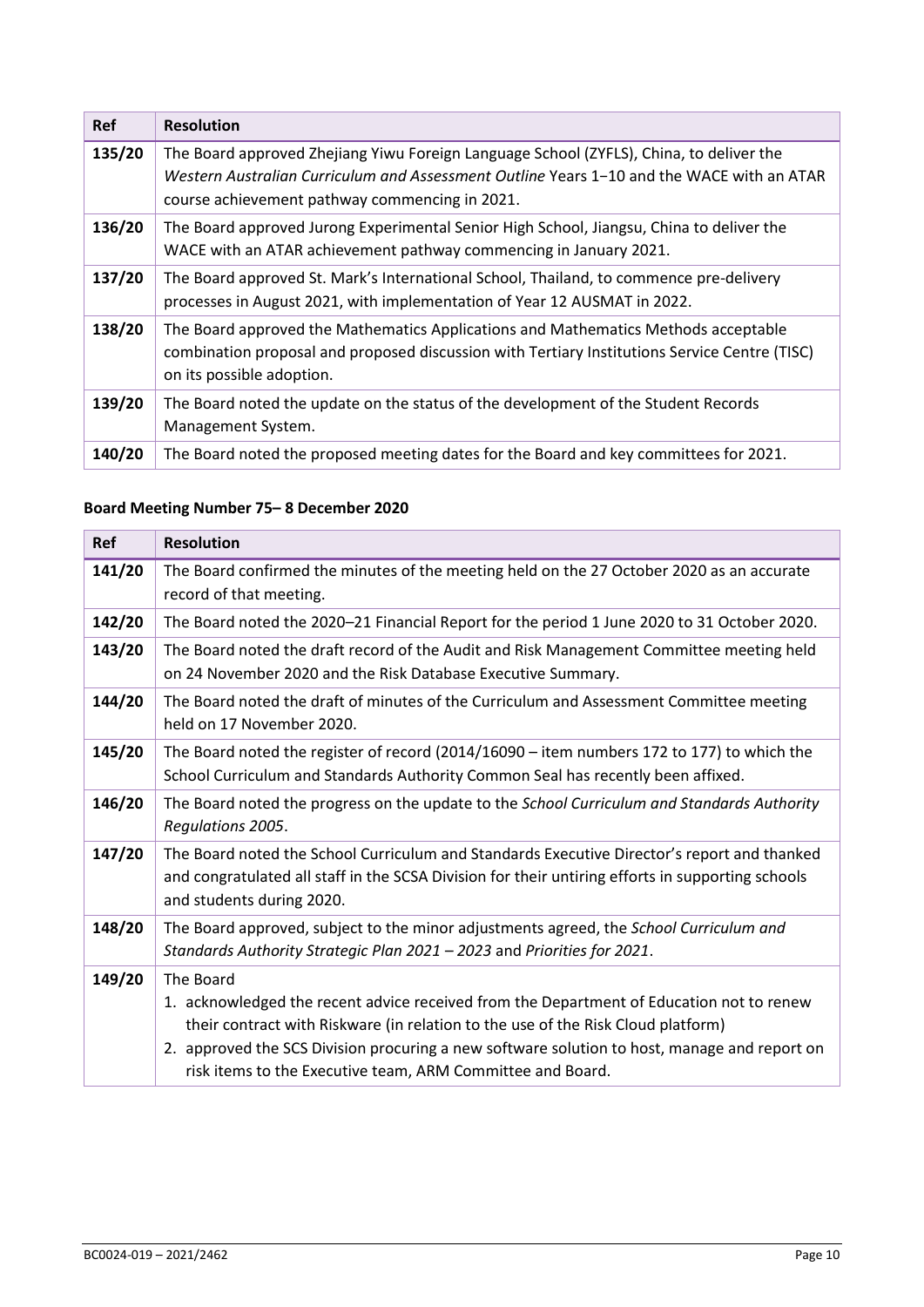| <b>Ref</b> | <b>Resolution</b>                                                                                                                                                             |                                                                                                                                                                  |         |                                                 |  |  |
|------------|-------------------------------------------------------------------------------------------------------------------------------------------------------------------------------|------------------------------------------------------------------------------------------------------------------------------------------------------------------|---------|-------------------------------------------------|--|--|
| 150/20     |                                                                                                                                                                               | The Board                                                                                                                                                        |         |                                                 |  |  |
|            | 1.                                                                                                                                                                            | endorsed the ARM Committee's recommendation to regard the internal review of the ATAR                                                                            |         |                                                 |  |  |
|            |                                                                                                                                                                               | examination logistics sorting space and processes as a Divisional project;                                                                                       |         |                                                 |  |  |
|            | 2.                                                                                                                                                                            | approved the conduct of an internal audit regarding Board and statutory committee                                                                                |         |                                                 |  |  |
|            |                                                                                                                                                                               | processes and controls to occur in Semester 1, 2021; and                                                                                                         |         |                                                 |  |  |
|            | 3.                                                                                                                                                                            | approved the conduct of an internal audit regarding Information and Communication                                                                                |         |                                                 |  |  |
|            |                                                                                                                                                                               | Technology (ICT) security and controls in the 2021-22 financial year.                                                                                            |         |                                                 |  |  |
| 151/20     |                                                                                                                                                                               | The Board                                                                                                                                                        |         |                                                 |  |  |
|            | 1.                                                                                                                                                                            | appointed Ms Janine Nairn to the position of Audit Manager for the School Curriculum and                                                                         |         |                                                 |  |  |
|            |                                                                                                                                                                               | Standards Authority for three years with a possible extension of three years;                                                                                    |         |                                                 |  |  |
|            | 2.                                                                                                                                                                            | appointed the individuals listed below as the ARM Committee members to take effect from                                                                          |         |                                                 |  |  |
|            |                                                                                                                                                                               | 1 January 2021, with individual terms of appointment as detailed.                                                                                                |         |                                                 |  |  |
|            |                                                                                                                                                                               | Table 2: Recommended membership of the ARM Committee (effective 1 January 2021)                                                                                  |         |                                                 |  |  |
|            |                                                                                                                                                                               | Membership                                                                                                                                                       |         | <b>Term of Appointment</b>                      |  |  |
|            |                                                                                                                                                                               | Chair of ARM Committee (as delegated by the Board) Ms                                                                                                            |         | 3 years plus a possible                         |  |  |
|            |                                                                                                                                                                               | Pauline White                                                                                                                                                    |         | extension of 3 years                            |  |  |
|            |                                                                                                                                                                               | Executive Director, School Curriculum and Standards - Mr Allan                                                                                                   |         | 3 years plus a possible                         |  |  |
|            |                                                                                                                                                                               | Blagaich                                                                                                                                                         |         | extension of 3 years                            |  |  |
|            |                                                                                                                                                                               | Executive Director, Examinations, Certification and Testing - Mr<br><b>Russell Dyer</b>                                                                          |         | 3 years                                         |  |  |
|            |                                                                                                                                                                               | Executive Director, Curriculum, Assessment and Strategic Policy<br>- Ms Juanita Healy                                                                            |         | 3 years                                         |  |  |
|            |                                                                                                                                                                               | Audit Manager - Ms Janine Nairn                                                                                                                                  |         | 3 years plus a possible<br>extension of 3 years |  |  |
|            |                                                                                                                                                                               | External Representative (2 positions) -<br>Ms Julie Woodhouse, Principal, Butler Primary School.<br>1.<br>Ms Belinda Provis, Principal, All Saints College<br>2. |         | 3 years                                         |  |  |
|            | approved the positions and individuals listed below as ARM Committee observers to take<br>3.<br>effect from 1 January 2021, with individual terms of appointment as detailed. |                                                                                                                                                                  |         |                                                 |  |  |
|            | Table 3: Recommended ARM Committee observers (effective 1 January 2021)                                                                                                       |                                                                                                                                                                  |         |                                                 |  |  |
|            |                                                                                                                                                                               | <b>Observers</b>                                                                                                                                                 |         |                                                 |  |  |
|            |                                                                                                                                                                               | Chair, School Curriculum and Standards Authority                                                                                                                 |         | Term of Board appointment                       |  |  |
|            |                                                                                                                                                                               | Director, Department of Education (Department)                                                                                                                   |         | Term of appointment with the                    |  |  |
|            |                                                                                                                                                                               | Internal Audit and Assurance Directorate                                                                                                                         |         | Department (up to 5 years)                      |  |  |
|            |                                                                                                                                                                               | Principal Executive Advisor - Mr Ivan Banks                                                                                                                      | 2 years |                                                 |  |  |
|            |                                                                                                                                                                               | Principal Executive Advisor - Ms Rosalba<br>Butterworth                                                                                                          | 2 years |                                                 |  |  |
|            | As appointed by the Executive<br><b>Executive Officer</b>                                                                                                                     |                                                                                                                                                                  |         |                                                 |  |  |
|            |                                                                                                                                                                               |                                                                                                                                                                  |         | Director for a designated term.                 |  |  |